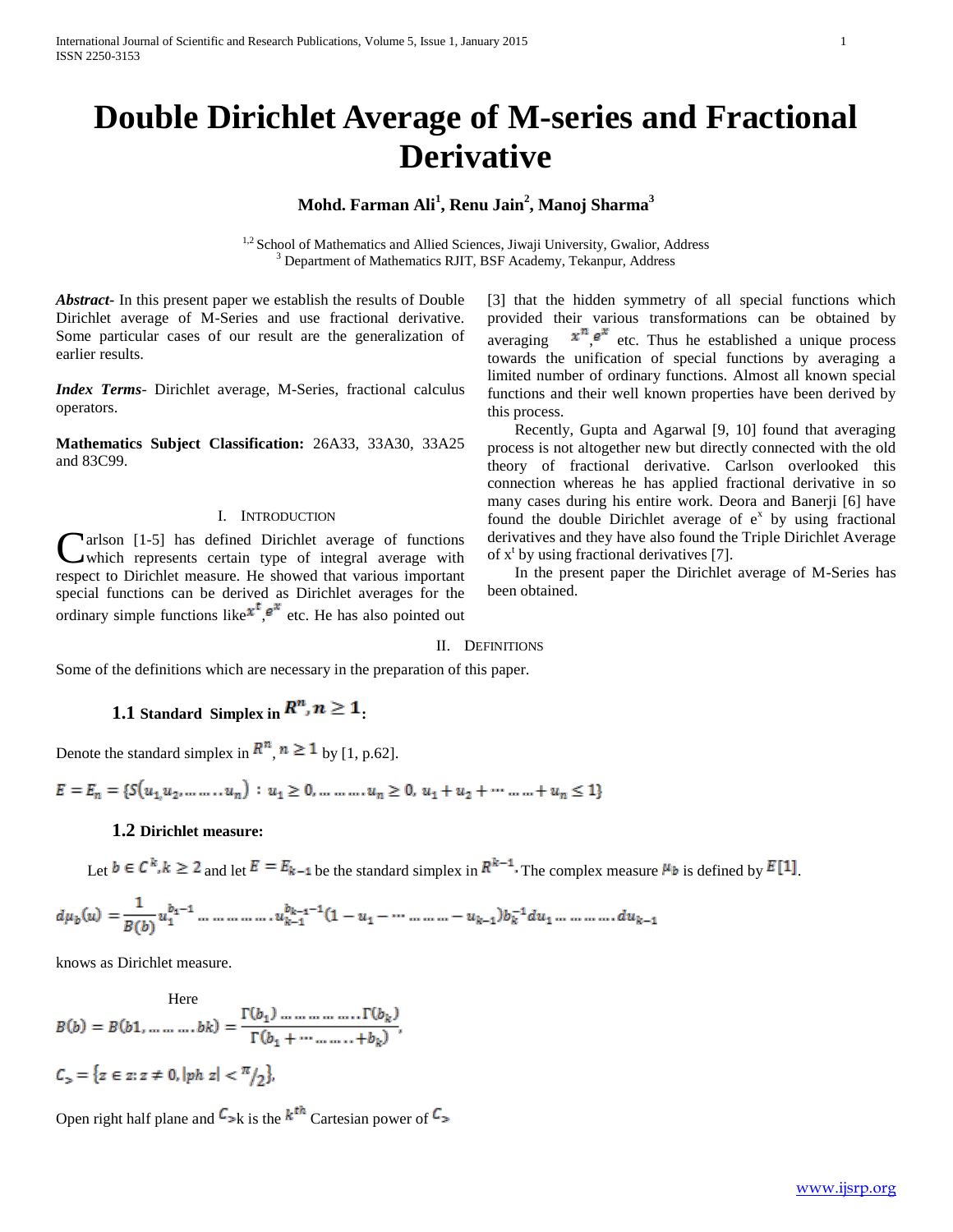### **1.3 Dirichlet Average[1, p.75]:**

Let  $\Omega$  be the convex set in  $C_{>}$ , let  $z = (z_1, \ldots, z_k) \in \Omega^k$ ,  $k \ge 2$  and let  $u, z$  be a convex combination of  $z_1, \ldots, z_k$ . Let f be a measureable function on  $\Omega$  and let  $\mu_b$  be a Dirichlet measure on the standard simplex  $E$  in  $R^{k-1}$ . Define

$$
F(b, z) = \int_{E} f(u, z) d\mu_b(u)
$$
 (2.3)

F is the Dirichlet measure of  $\ddot{f}$  with variables

$$
z = (z_1, ..., ..., z_k)
$$
 and parameters  $b = (b_1, ..., ..., b_k)$ 

Here

$$
u. z = \sum_{i=1}^{k} u_i z_i \text{ and } u_k = 1 - u_1 - \dots \dots \dots - u_{k-1}.
$$
  
If  $k = 1$ , define  $F(b, z) = f(z)$ .

The following notation have been used in present work,

$$
R^{k} = k^{th}
$$
, Cartesian product of  $C_{>}$ ,  
\n $R =$  Set of real numbers,  
\n $C_{>}$  = Open right half plane,  
\n $\mu_{b}$  = Complex measure,  
\n $\Omega^{k} = k^{th}$ , Cartesian product of  $\Omega$   
\n $\Omega =$  Convex set in  $C_{>}$ ,  
\n $B(b)$  = Beta function  
\n $E =$  Standard simplex

### **1.4 Fractional Derivative [8, p.181]:**

 The theory of fractional derivative with respect to an arbitrary function has been used by Erdelyi[8]. The most common definition for the fractional derivative of order  $\alpha$  found in the literature on the "Riemann-Liouville integral" is

$$
D_z^{\alpha}F(z) = \frac{1}{\Gamma(-\alpha)} \int_{0}^{z} F(t) (z - t)^{-\alpha - 1} dt
$$
 (2.4)

Where  $Re(\alpha) < 0$  and  $F(x)$  is the form of  $x^p f(x)$ , where  $f(x)$  is analytic at  $x = 0$ .

# **2.5** Average of  $\cosh x$  (from [4]):

let  $\mu^{b}$  be a Dirichlet measure on the standard simplex E in  $R^{k-1}$ ;  $k \ge 2$ . For every  $z \in C^{k}$ 

$$
S(b, z) = \int_{E} pM_q^{\alpha}(u, z)d\mu_b(u)
$$
  
If  $k = 1, S = (b, z) = pM_q^{\alpha}(u, z)$  (2.5)

### **2.6 Double averages of functions of one variable (from [1, 2]):**

let  $z$  be a  $\kappa \times x$  matrix with complex elements  $z_{ij}$ . Let  $u = (u_1, ..., u_k)$  and  $v = (v_1, ..., w_k)$  be an ordered k-tuple and xtuple of real non-negative weights  $\Delta u_i = \text{I}$  and  $\Delta v_j = \text{I}$ , respectively. Define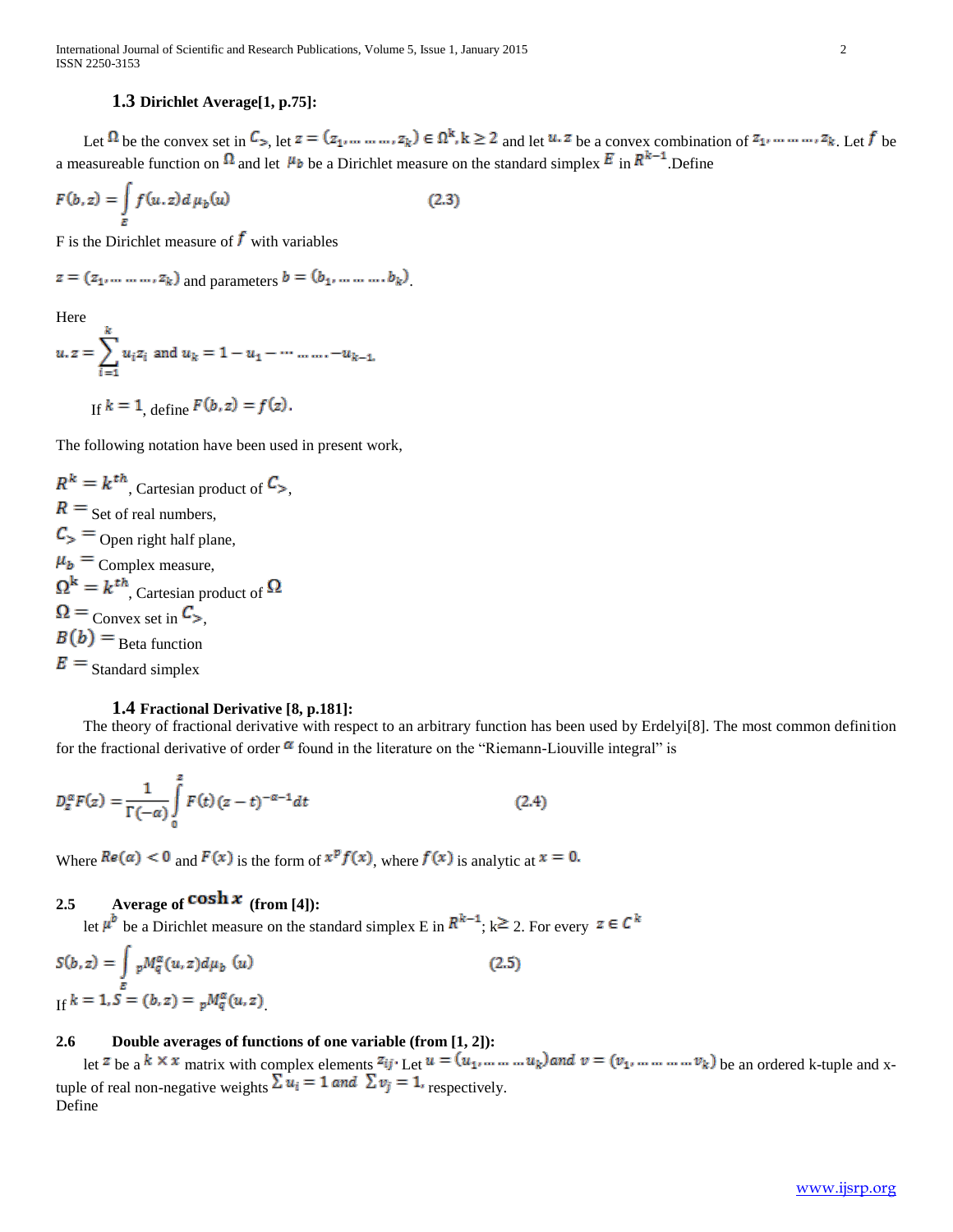International Journal of Scientific and Research Publications, Volume 5, Issue 1, January 2015 3 ISSN 2250-3153

$$
u, z, v = \sum_{i=1}^{k} \sum_{j=1}^{x} u_i z_{ij} v_j
$$
 (2.6)

If  $z_{ij}$  is regarded as a point of the complex plane, all these convex combinations are points in the convex hull of  $(z_{11}, \ldots \ldots \ldots z_{kx})$ , denote by  $H(z)$ .

Let  $b = (b_1, ..., ..., b_k)$  an ordered k<sup>-</sup>tuple of complex numbers with positive real part(Re(b) > 0) and similarly for  $\beta = (P_1, \dots, P_x)$ . Then we define

Let f be the holomorphic on a domain D in the complex plane, If  $Re(b) > 0$ ,  $Re(\beta) > 0$  and  $H(z) \subset D$ , define  $F(b,z,\beta) = \iint f(u,z,v) d\mu_b(u) d\mu_b(v)$  $(2.7)$ 

Corresponding to the particular function  $M -$  Series,  $z^t$  and  $e^z$ , define,

$$
S(b, z, \beta) = \iint_{\mathcal{P}} M_q^{\alpha}(u, z, v) d\mu_b(u) d\mu_b(v)
$$
 (2.8)

$$
R_{t}(b, z, \beta) = \iint (u, z, v)^{t} d\mu_{b}(u) d\mu_{b}(v)
$$
 (2.9)

$$
S(b, z, \beta) = \iint (e)^{u.z.v} d\mu_b(u) d\mu_b(v)
$$
\n(2.10)

### III. MAIN RESULTS AND PROOF

**Theorem:** Following equivalence relation for Double Dirichlet Average is established for  $(k = x = 2)$  of  $pM_q^{\alpha}(u, z, v)$ 

$$
S(\mu, \mu'; z; \rho, \rho') = \frac{\Gamma(\rho + \rho')}{\Gamma \rho} (x - y)^{1 - \rho - \rho'} D_{x - y}^{-\rho'} p M_q^{\alpha}(x) (x - y)^{\rho - 1}
$$
(3.1)

### **Proof:**

Let us consider the double average for  $(k = x = 2 \frac{1}{\omega} \int_{\alpha}^{\alpha} u dx, z, v)$ 

$$
S(\mu, \mu'; z; \rho, \rho') = \int_{0}^{1} \int_{0}^{1} {}_{p}M_{q}^{\alpha}(u, z, v) dm_{\mu, \mu'}(u) dm_{\rho, \rho'}(v)
$$
  
= 
$$
\sum_{n=0}^{\infty} \frac{(a_{1})_{n} \cdot \ldots \cdot (a_{p})_{n}}{(b_{1})_{n} \cdot \ldots \cdot (b_{q})_{n}} \frac{1}{\Gamma(\alpha n + 1)} \int_{0}^{1} \int_{0}^{1} [u, z, v]^{n} dm_{\mu, \mu'}(u) dm_{\rho, \rho'}(v)
$$
  
Re(\mu) = 0, Re(\mu') = 0, Re(\rho) > 0, Re(\rho') > 0 and  

$$
2 \quad 2 \quad 2 \quad 2
$$

$$
u. z. v = \sum_{i=1}^{2} \sum_{i=1}^{2} (u_i z_{ij} v_j) = \sum_{i=1}^{2} [u_i (z_{i1} v_1 + z_{i2} v_2)]
$$

 $=[u_1z_{11}v_1+u_1z_{12}v_2+u_2z_{21}v_1+u_2z_{22}v_2]$ 

 $\label{eq:2.1} \text{let}\ z_{11}=a, z_{12}=b, z_{21}=c, z_{22}=d\ \text{and}\ \begin{cases} u_1=u,\quad &u_2=1-u\\ v_1=v,\quad &v_2=1-v \end{cases}$ 

Thus  $z = \begin{bmatrix} a & b \\ c & d \end{bmatrix}$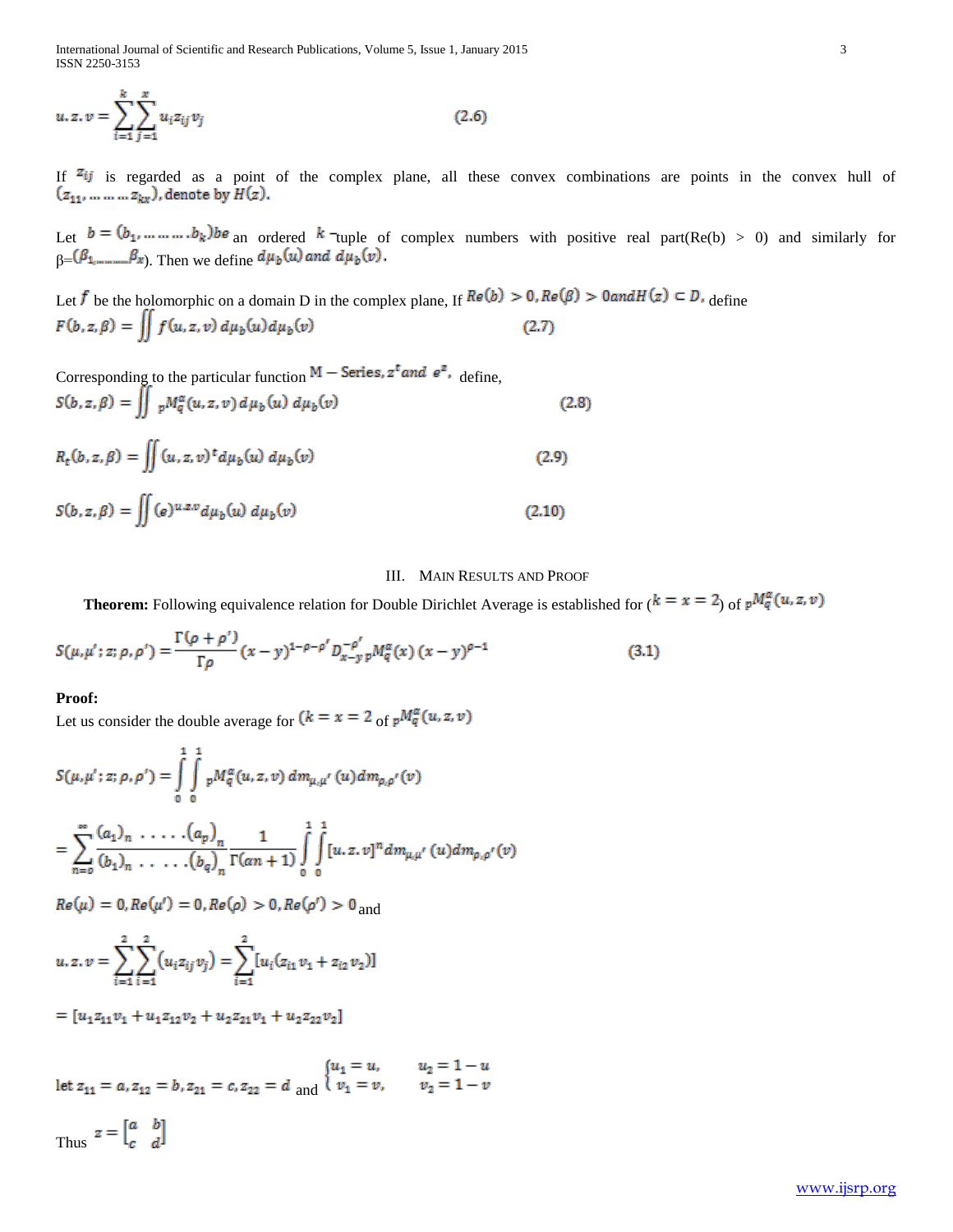$$
v.z. v = uva + ub(1 - v) + (1 - u)cv + (1 - u)d(1 - v)
$$
  
=  $uv(a - b - c + d) + u(b - d) + v(c - d) + d$   

$$
dm_{\mu,\mu'}(u) = \frac{\Gamma(\mu + \mu')}{\Gamma\mu \Gamma\mu'}u^{\mu-1}(1 - u)^{\mu'-1}du
$$
  

$$
dm_{\rho,\rho'}(v) = \frac{\Gamma(\rho + \rho')}{\Gamma\rho\Gamma\rho'}v^{\rho-1}(1 - v)^{\rho'-1}dv
$$

Putting these values in ( ), we have,

$$
S(\mu, \mu'; z; \rho, \rho') = \frac{\Gamma(\mu + \mu')}{\Gamma \mu \Gamma \mu'} \frac{\Gamma(\rho + \rho')}{\Gamma \rho \Gamma \rho'} \times \sum_{n=0}^{\infty} \frac{(a_1)_n \cdot \ldots \cdot (a_p)_n}{(b_1)_n \cdot \ldots \cdot (b_q)_n} \frac{1}{\Gamma(\alpha n + 1)} \times
$$
  

$$
\int_{0}^{1} \int_{0}^{1} [uv(a - b - c + d) + u(b - d) + v(c - d) + d]^n u^{\mu-1} (1 - u)^{\mu'-1} v^{\rho-1} (1 - v)^{\rho'-1} du dv
$$

In order to obtained the fractional derivative equivalent to the above integral, we assume  $a = c = x$ ;  $b = d = y$  then

$$
S(\mu, \mu'; z; \rho, \rho') = \frac{\Gamma(\mu + \mu')}{\Gamma \mu \Gamma \mu'} \frac{\Gamma(\rho + \rho')}{\Gamma \rho \Gamma \rho'} \times \sum_{n=0}^{\infty} \frac{(a_1)_n \cdot \ldots \cdot (a_p)_n}{(b_1)_n \cdot \ldots \cdot (b_q)_n} \frac{1}{\Gamma(\alpha n + 1)}
$$
  
 
$$
\times \int_{0}^{1} \int_{0}^{1} [uv(x - y) + y]^{n} u^{\mu - 1} (1 - u)^{\mu' - 1} v^{\rho - 1} (1 - v)^{\rho' - 1} du dv
$$

$$
S(\mu, \mu'; z; \rho, \rho') = \frac{\Gamma(\rho + \rho')}{\Gamma \rho \Gamma \rho'} \times \sum_{n=0}^{\infty} \frac{(a_1)_n \cdot \ldots \cdot (a_p)_n}{(b_1)_n \cdot \ldots \cdot (b_q)_n} \frac{1}{\Gamma(\alpha n + 1)} \int_{0}^{1} [uv(x - y) + y]^n v^{\rho-1} (1 - v)^{\rho'-1} dv
$$

Putting  $v(x - y) = t$ , we obtain

$$
S(\mu, \mu'; z; \rho, \rho') = \frac{\Gamma(\rho + \rho')}{\Gamma \rho \Gamma \rho'} \times \sum_{n=0}^{\infty} \frac{(a_1)_n \cdot \ldots \cdot (a_p)_n}{(b_1)_n \cdot \ldots \cdot (b_q)_n} \frac{1}{\Gamma(\alpha n + 1)}
$$
  

$$
\times \int_{0}^{x-y} [y+t]^n \left(\frac{t}{x-y}\right)^{\rho-1} \left(1 - \frac{t}{x-y}\right)^{\rho'-1} \frac{dt}{(x-y)}
$$
  

$$
= \frac{\Gamma(\rho + \rho')}{\Gamma \rho \Gamma \rho'} (x-y)^{1-\rho-\rho'} \sum_{n=0}^{\infty} \frac{(a_1)_n \cdot \ldots \cdot (a_p)_n}{(b_1)_n \cdot \ldots \cdot (b_q)_n} \frac{1}{\Gamma(\alpha n + 1)} \int_{0}^{x-y} [y+t]^n (t)^{\rho-1} (x-y-t)^{\rho'-1} dt
$$

On changing the order of integration and summation, we have

$$
S(\mu, \mu'; z; \rho, \rho') = \frac{\Gamma(\rho + \rho')}{\Gamma \rho \Gamma \rho'} (x - y)^{1 - \rho - \rho'} \int_{0}^{\infty} p M_{q}^{\alpha}(y + t) (t)^{\rho - 1}(x - y - t)^{\rho' - 1} dt
$$

Using definition of fractional derivative (2.4), we get